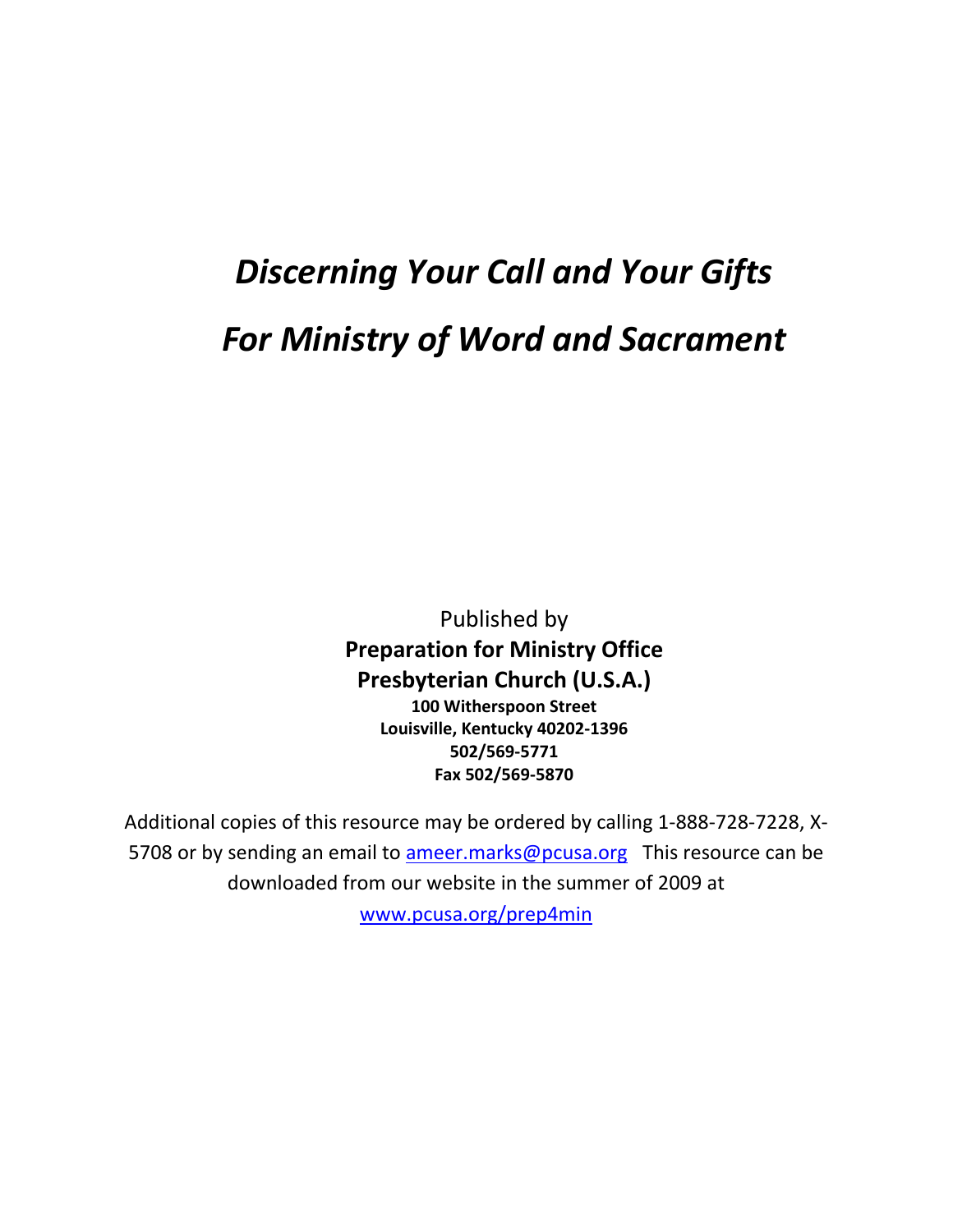## Foreword

# *Discerning Your Call and Your Gifts for Ministry of Word and Sacrament*

Trusting the work of the Holy Spirit in human lives, we believe that your reading this booklet is not a coincidence. You may be seeking to discern God's call and would like to know more about the gifts for ordained ministry. Our prayers are with you as you go over the pages that follow. It is our sincere hope that you will find the information in this booklet helpful in discerning God's call for you.

In the past two decades since the Preparation for Ministry process was formalized in the Book of Order, there have been significant changes in society and in the church. We now have more women in seminary than men. More than two thirds of our inquirers and candidates are second or third career people. At the same time, the pastoral leadership needs of the church have changed. Over 5,000 congregations have membership of less than 100. About 1,700 of these congregations have installed pastors. Another 1,600 of these congregations are without any pastoral leadership. The church has a critical need for pastoral leaders who can do new church development, or youth ministry, or serve small membership congregations, multicultural congregations, and racial ethnic congregations.

Another concern of the church is that we currently have over 2,600 ministers of Word and Sacrament who are members-at-large of their presbyteries. This means that their work is not considered to be validated ministry by their presbyteries. For personal and other reasons, they are not serving congregations as pastors.

In addition, seminary education has become expensive for many students. According to Auburn Theological Seminary's study on seminary debt in 2005, an average student debt is \$25,000 at graduation. This means some seminary graduates have no debt because of the sacrifices of their family and home congregation. However, many others who do have debt owe much more than \$25,000 when they graduate.

Cognizant of these concerns, the writing team has decided to focus on discernment and call and the needs of the church. The purpose of this resource is to help you discern your call and gifts for ordained ministry *before* you enter a costly process and to help you understand where opportunities exist to serve the church and meet the church's needs. We hope that this booklet will also help those who serve on the Committees on Preparation for Ministry so that you and they may discern that call together.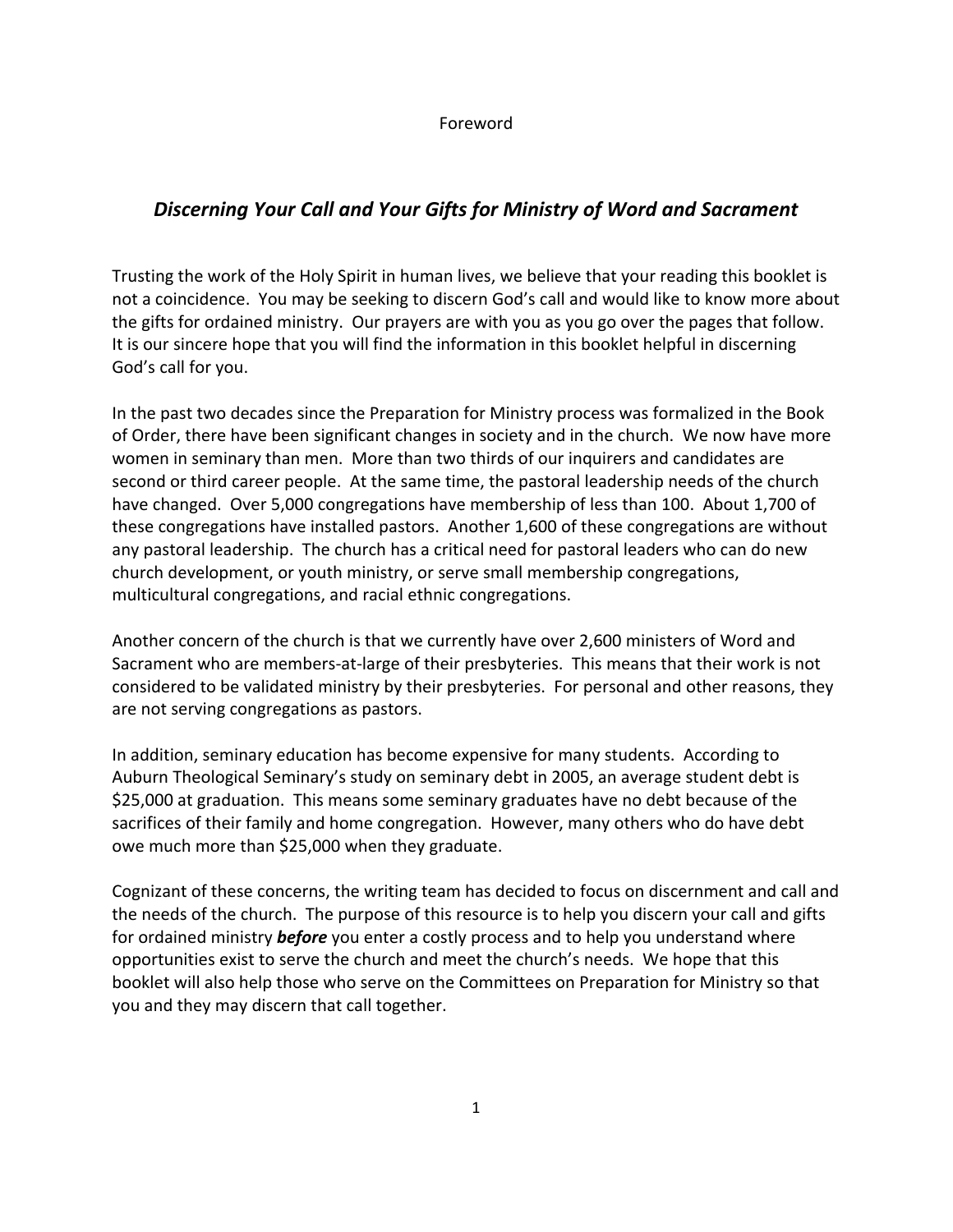# **Discernment**

**Discernment** is an over used word. The dictionary defines it and its variants, as "keenness of discrimination," "showing insight and judgment," "perceptive," and "differentiate." They are easy words to say; yet in varying degrees, challenging and exciting. Discernment is not easy. It comes from and is born of a desire to know things, to know oneself, deeply, in relationship not only with others, but also with God.

Discernment is not a simple knowing, or awareness. It requires placing personal awareness within the context of life experience in relationship with others and with God. Discernment is a complex, challenging, and hugely rewarding ongoing life task.

Why is this important? Because discerning a call, be it to ministry of word and sacrament, teaching, business, professional life, or….is the first step in laying a foundation for a life of authentic, spiritual, personal, and professional growth and development. It leads to wisdom, a quality in short supply, in current culture.

Discernment is necessary for the future life of the church. The traditional church of the middle and latter 20<sup>th</sup> century is fast ending. While islands of the familiar will continue to exist for years to come, most will be gone within the next ten to twenty years. What will be in place of what many have grown up with, or come to know and love? It's hard to say or predict for our culture is rapidly changing and with cultural change comes the need for the church to adapt. In some respects, the people of the church are like one dance partner with and within the culture, moving to the music with its other partners while maintaining its unique identity and character. Elegant dancers must be willing to spontaneously respond to changes in the music; changes large and dynamic, small and subtle.

Like the dancers above, the church and ministers or called church professionals must be able to sense and respond to the changing music of the world in which they live. Elegant response requires discernment; the willingness and ability to dance, not only with the culture, but also with God and the Holy Spirit as intimate dance partners.

Rev. Kris Haig, a Presbyterian pastor in the Midwest, identified a set of Theological Assumptions about Discernment, which she made available to the whole church. They are:

- God is present and active in our daily lives.
- Our own fulfillment and greatest joy will be found when our choices are congruent with God's will for us.
- Discernment uses all of our capacities for knowing.
- $\Box$  The Holy Spirit guides by the principle of attraction and a drawing toward the good.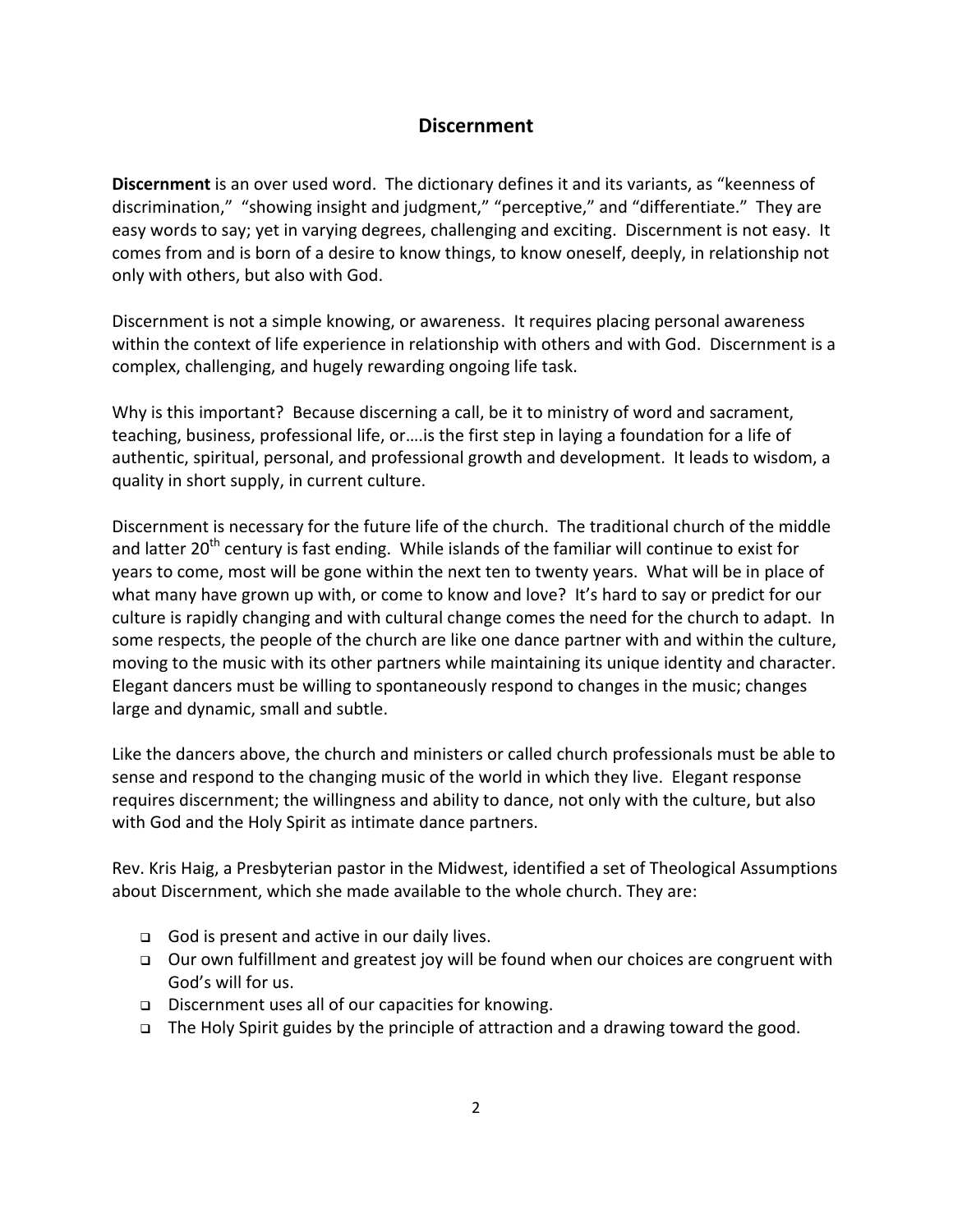It is obvious, from the above, that discernment is counter-cultural. To be a discerning person is not a developmental goal sought after in current elementary, secondary, or post secondary education. Rather, vocationalism is the overall thrust of the educational system, with a focus on economic gain, often at the expense of personal growth and satisfaction, and all too often, at the expense of healthy family life.

Education in the early  $21^{st}$  century tends to emphasize rules, rote memory, teaching to the many tests used to evaluate performance, and striving for grades rather than knowledge and wisdom. Very little of today's education equips a student for making life decisions and living a life of personal, spiritual, intellectual, and emotional growth. Discernment, when practiced, can clearly separate the former from the latter.

Discernment is counter-cultural because it is often slow, usually requires significant personal discipline, and calls for thoughtful risk taking. Discernment values seeking wisdom, selfknowledge, personal growth, emotional maturity, and spiritual development.

Living a Christ centered life is counter cultural as is discernment. So, why do it? Because with discernment we gather the information and guidance we need to make thoughtful, holistic, God centered decisions, not only about the possibility of seeking ordination, but about all of life in general. Discernment leads to congruence.

Discernment is a way of seeking God's will in making decisions about our lives. It is about congruence. Discernment is about allowing God to enter into decisions about life in ways that set aside ego, personal needs and wants, and brings God into the process with full voice, as quiet and mysterious as that voice can be. Discernment is about taking the questions we have to God, as well as to other trusted friends and colleagues and seeking answers. Not our answers, but God's answers in our lives. Discernment is about the discipline of asking questions of God and others and disciplined listening for answers, trusting that the Holy Spirit is speaking, however uncomfortable and exciting that voice may be. Discernment is about surrendering to the voice of the Spirit and trusting that the path before us is God's path for us. Discernment is about risk. Risking our lives with the Holy Spirit.

While there are many forms of discernment, *examen*, described below is simple and very effective, building a discipline and recorded body of experience, that when viewed over time, can bring insight and wisdom to otherwise perplexing and mystifying situations. Described by St. Ignatius of Loyola in *The Spiritual Exercises,* and described in modern language in *Sleeping with Bread,* by Dennis, Sheila Fabricant and Matthew Linn, examen draws on daily experience for ongoing discernment. Reflecting on the experiences of the day is one form of God's ongoing revelation to us. Examen, carefully recorded, provides the raw material for recognizing the patterns of God's work in our lives, one day at a time.

The process of examen is straightforward. Begin with a quiet place where you can be alone, or if you are sharing the experience, be with a partner, family, or friend(s). Lighting a candle can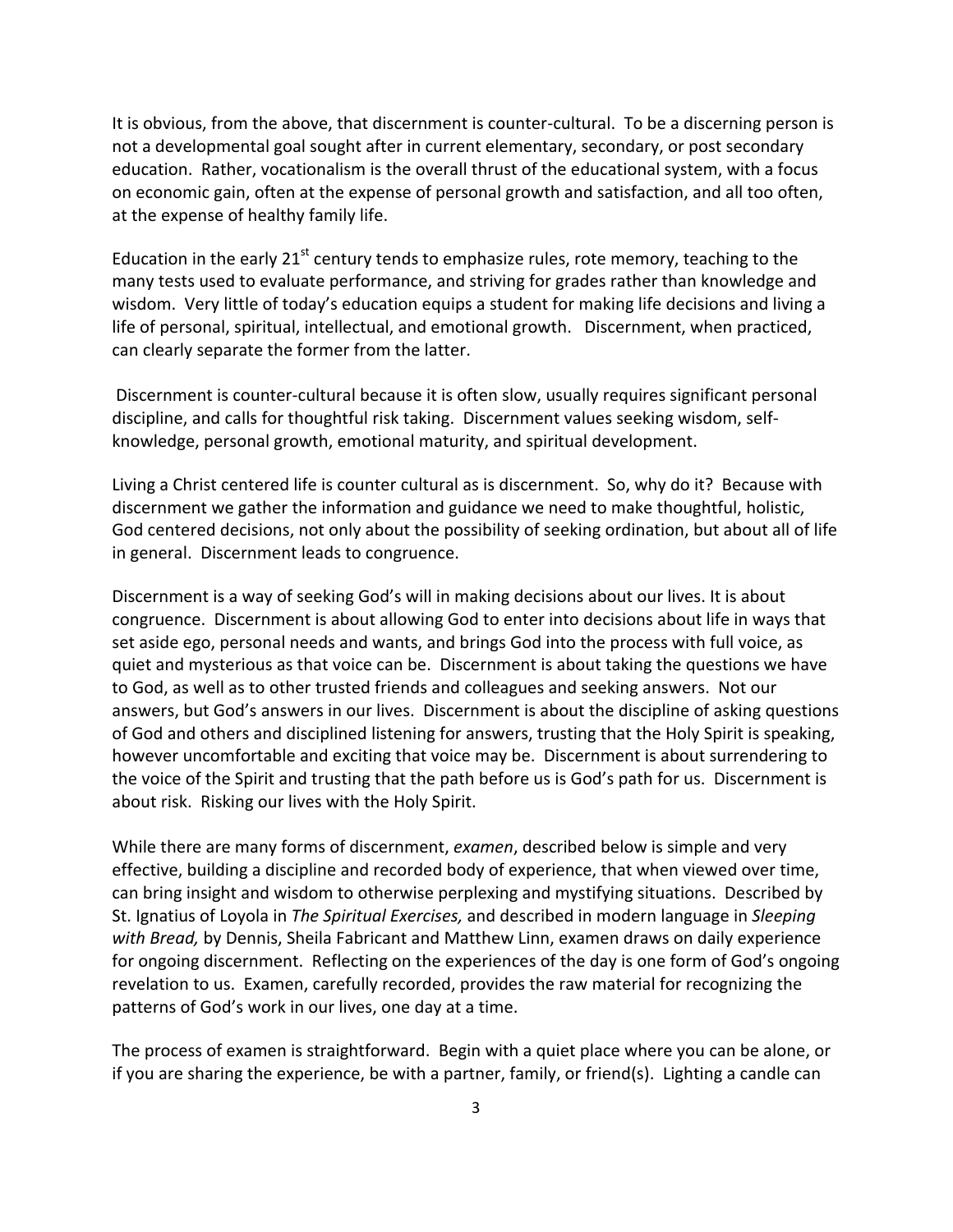remind us of God's presence in the process. After a moment of quiet prayer, asking for God's presence, reflect back on the day, the people, experiences, events, emotions and thoughts. Ask God to bring to your awareness the experiences for which you are **most grateful.** Reflect on them, feeling gratitude and thanks for those experiences. When you are finished, under the heading of "Consolations," record those experiences in a diary or notebook, with today's date.

After recording your consolations, again, after quiet prayer, ask God to bring to your awareness those experiences of the day for which you are **least grateful.** Take time to identify the actions, thoughts, and feelings that contributed to making the experience what it was. Record what you learned under the heading, "Desolations."

When you are ready, or when you and your companion(s) are ready, give God thanks for all of the experiences of the day. And, if you are so moved, share what you learned with a trusted friend. Do this every day of your life.

To aid in the process, listed below are some of the characteristics of Consolations and Desolations. While the lists are not exhaustive, they do bring shape to words that are not commonly used today.

## **Characteristics of Consolations**

- Courage, deep strength
- Delight, deep joy
- □ Satisfaction, a sense of "rightness"
- □ The feeling of freedom
- Gratitude
- □ Energy, vitality
- Desires are rooted deeply in the "true self"
- □ Surrender to the Holy Spirit
- $\Box$  The choices are life giving

#### **Characteristics of desolations**

- Discouragement
- □ Sadness, not due to crisis or depression
- Anxiety, worry
- □ Feeling of being trapped, stuck, imprisoned
- A sense of burden
- □ Enervation, weakness, little or no energy
- Desires are rooted shallowly, in the "false self"
- □ Seeking to control others, emotional manipulation
- □ The choices are life draining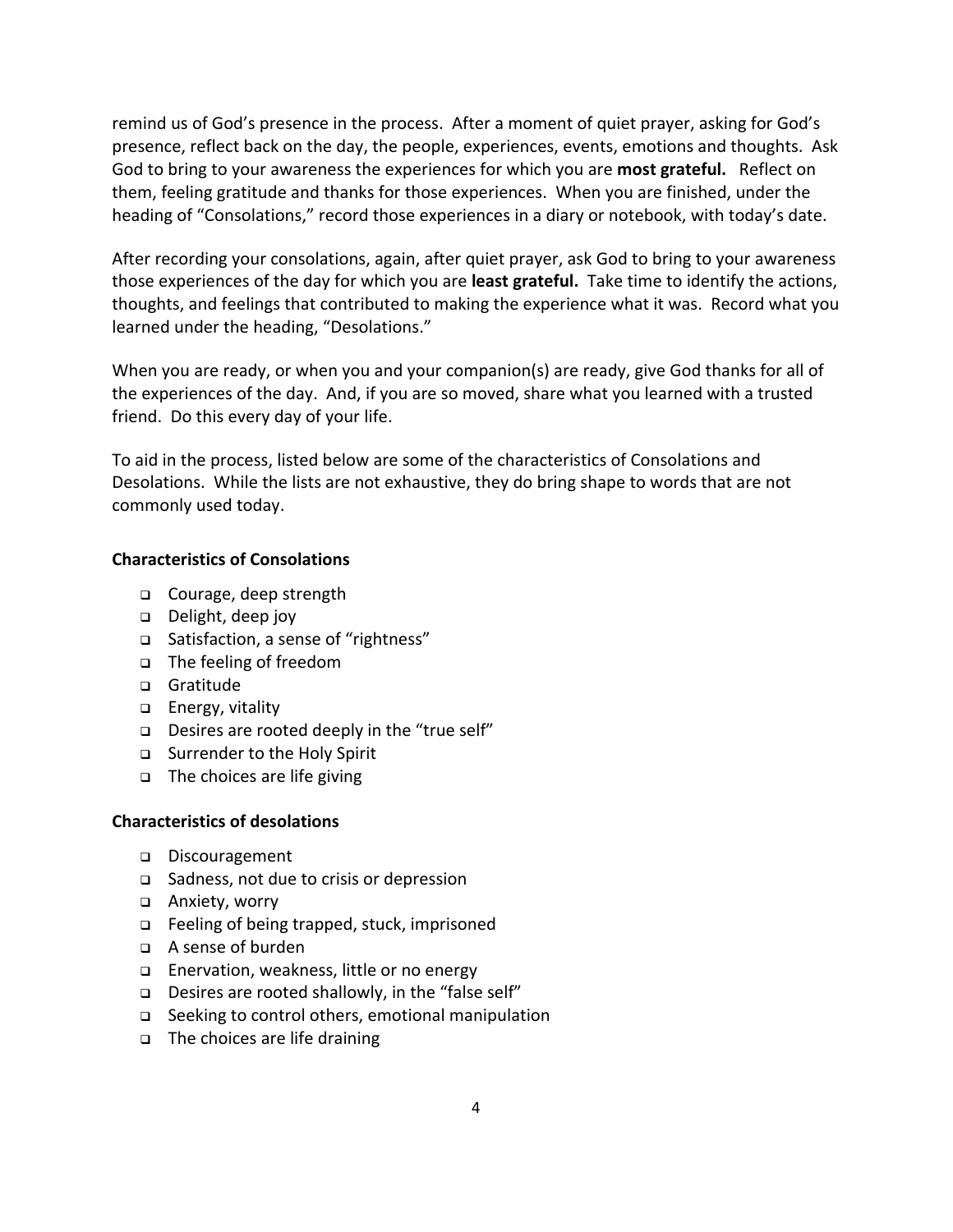With careful note taking, a diary of experiences will be created that, over time, will provide guidance and direction for many of life's decisions. And, over considerable time, will, in concert with developing wisdom, nurture our elegant life dance in the world and in partnership with God.

# **Is the Calling to Ministry of Word and Sacrament Different from the**

# **Calling of the Laity?**

In our baptism each of us is called to the one ministry of Jesus Christ. The community of faith covenants with families and with God to nurture those baptized into an understanding of their unique ministry within that one ministry of the body of Christ. To make contemporary Paul's word in I Corinthians 12, some are called to be "teachers, or business people, or nurses, or political leaders, or homemakers, or social workers or community organizers, or ministers of word and sacrament." Each of these vocations is an important calling for the wholeness of the body and for its faithful ministry in the world. Each calling needs the other callings to be effective and for the body to be whole.

As in the congregations described in Acts and the Epistles, the faith community called forth leadership from its midst, choosing those who had the needed gifts for the unique situation. Today those called forth through the voice of the community of faith are called to specific functions within the community of faith and are ordained to their role: Deacons, Elders, and Ministers of Word and Sacrament. This ordination does not confer on the person a special spiritual status but recognizes and validates their ability to assume a leadership role in the community of faith. Ordination is to function within the body, not to status.

The role of the Minister of Word and Sacrament is to "equip the saints for the work of ministry," and "building up the body of Christ" (Ephesians 4:12), and, as the title describes, proclaim the word and administer the sacraments. The minister is "set apart" for the tasks of such leadership, but is dependent upon the ministries of each of the members of the community. The gifts of all are needed.

# **Gifts for Ministry**

*"Now there are a variety of gifts, but the same Spirit; and there are a variety of services, but the same Lord: and there are a variety of activities, but the same God who activates all of them in everyone." I Corinthians 12:4-6*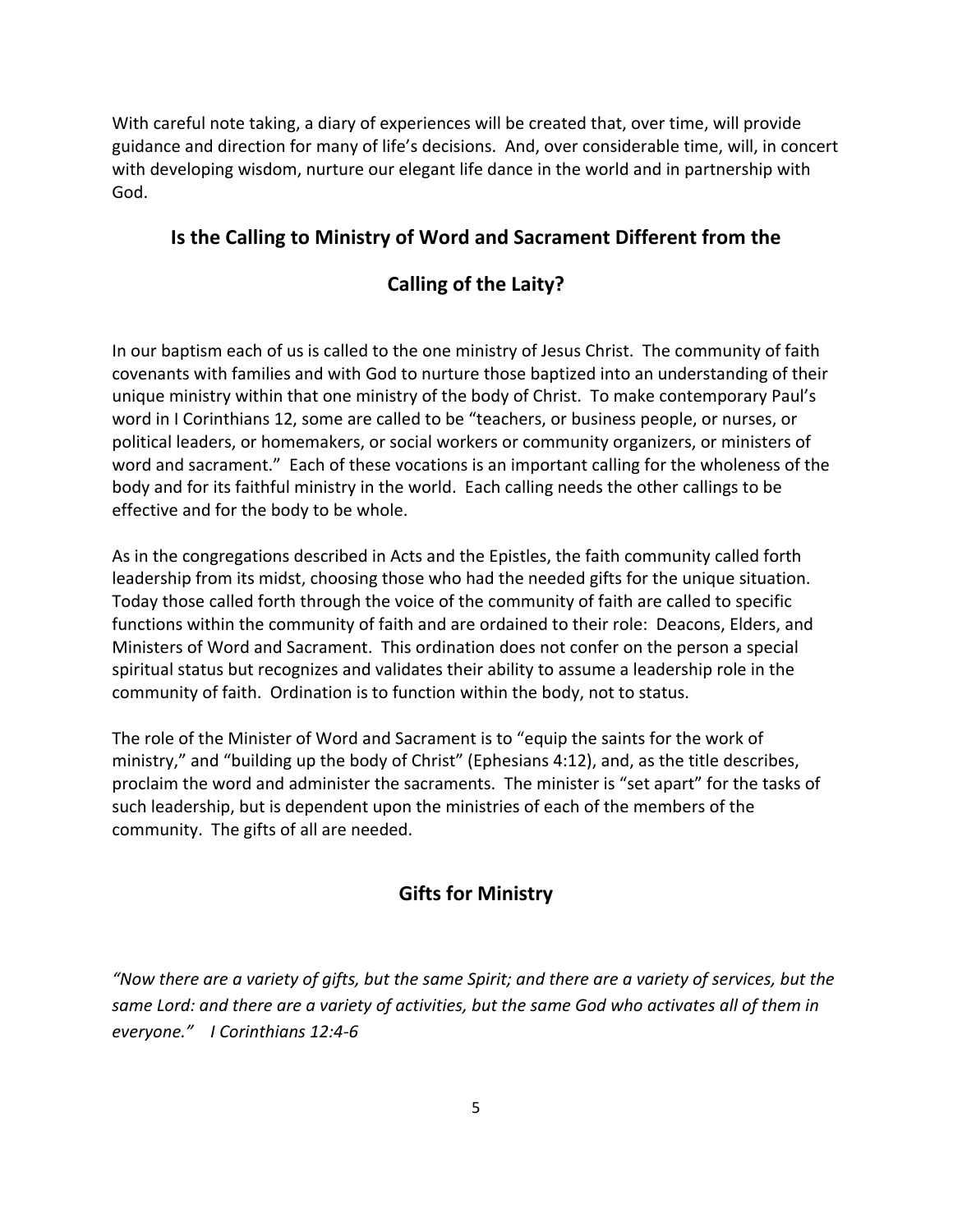Since you are reading this publication, you are most likely thinking about ministry of Word and Sacrament in the Presbyterian Church (U.S.A.). You are beginning to look both inward and into the world to discover how it is God calls ordinary people to ministry. One way of looking at your call to ministry is to examine your gifts—those whom God calls, God equips for ministry. Each of us is given, by God, certain gifts; those God calls to ministry are given gifts particularly suited to ministry. The good news in this is that God will not call you without giving you all you need for your task!

Gifts are just that, "anything willingly given to someone without payment, a natural ability." So we are talking about your natural abilities given by God without payment. What gifts are needed by God and God's church for ministry of Word and Sacrament? Think about a minister you know and have observed. Most likely you have seen someone who demonstrates an ability to preach, to communicate with the spoken and the written word, someone who has a gift with words. The pastor you have observed may have a firm foundation in our Reformed tradition, but be able to speak to and appreciate the  $21<sup>st</sup>$  century's culture. You may have experienced a pastor who has the gift of compassion, the gift of ministering to all sorts of people. You may have felt the pastor equipping the community to witness, care for and go out into the world. Hopefully, the pastor has shown the gift of good stewardship of the pastor's own mind, body and spirit. You have experienced the pastor's gifts for creative vision and imagination. Perhaps you have been the beneficiary of a pastor who has the gift of listening. The members of your church may have benefited from a pastor who was able to discern the gifts of others and use those gifts to augment his or her own gifts for ministry, strengthening the body of Christ. You may want to make an inventory of your own gifts and talents to check out how you yourself might fulfill these roles of a pastor. Also list your own special gifts for ministry as this is only a partial listing.

Gift of language—spoken and written Gift of appreciation of both our tradition and the present Gift of compassion Gift of equipping the saints Gift of good stewardship of body, mind and spirit Gift of creative vision and imagination Gift of listening Gift of discerning gifts in others My other gifts for ministry:

If you need help with seeing your gifts you might want to ask your ministers, elders of your church and other leaders of your church what gifts they have observed in you that would indicate your call to ministry of Word and Sacrament. You might be surprised at the gifts they will identify, gifts that you may not be aware of that but that you have demonstrated.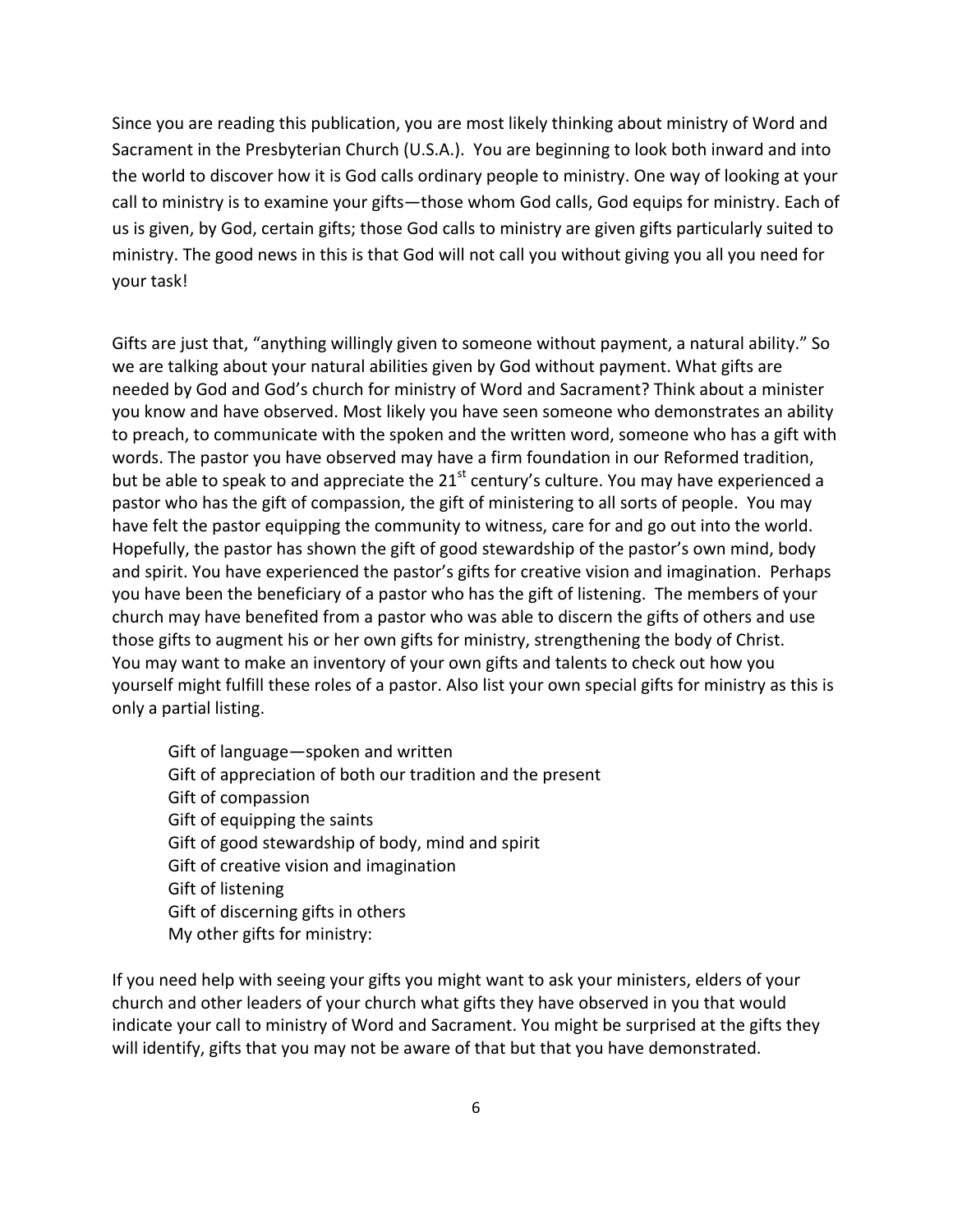# **The Necessity for the Community of Faith to Validate the Gifts for Ministry**

God's call in our baptism and God's call to a specific ministry is a call into life in community. The community at baptism assumes responsibility for the nurture in the faith of the one baptized. As that person grows in faith, the community helps in the discernment of that call. H. Richard Niebuhr has summarized four elements that together make up a "call" to all the baptized, including those discerning a call to Ministry of Word and Sacrament.

- 1. **The Call to be a Christian.** This is the universal calling in our baptism to follow and serve Jesus Christ. Each Christian is called to determine his or her particular ministry and to live out that ministry.
- 2. **The Secret Call.** This is those inner nudgings of the Spirit that leads a person to consider a specific vocation as a way of living out his or her call to ministry. For some the call comes as a life transforming event while for others it comes slowly and with great wrestling.
- 3. **The Providential Call.** This emerges from considering one's God-given gifts and talents as well as life experiences. To discern this call requires an honest look at one's self and one's abilities and questioning as well as confirmation from the community of faith. Any secret call must be weighted against the gifts one has been given.
- 4. **The Ecclesiastical Call.** Multiple bodies merge to affirm an ecclesial call: congregations in which the individual participates, Presbyteries, theological institutions, Committees on Preparation for Ministry, etc. The community voice confirms and challenges the individual's understanding of his or her call. For ordination to occur, the final ecclesial voice is a call from a congregation or other validated ministry to the person to be Minister of Word and Sacrament.

Presbyterians believe that God's Spirit moves as the body seeks to discern God's will together. For those sensing God's call to ministry, discernment is not just between the individual and God. Rather discernment is also within the community of faith as the body seeks to discern with the individual. The individual's home congregation and especially the Session, the Committee on Preparation for Ministry (CPM), and the Presbytery are the bodies assigned to support the person in that discernment process. This discernment is often a time consuming and ponderous process, but it reflects the depth of interdependence that is central to an understanding of Christian community.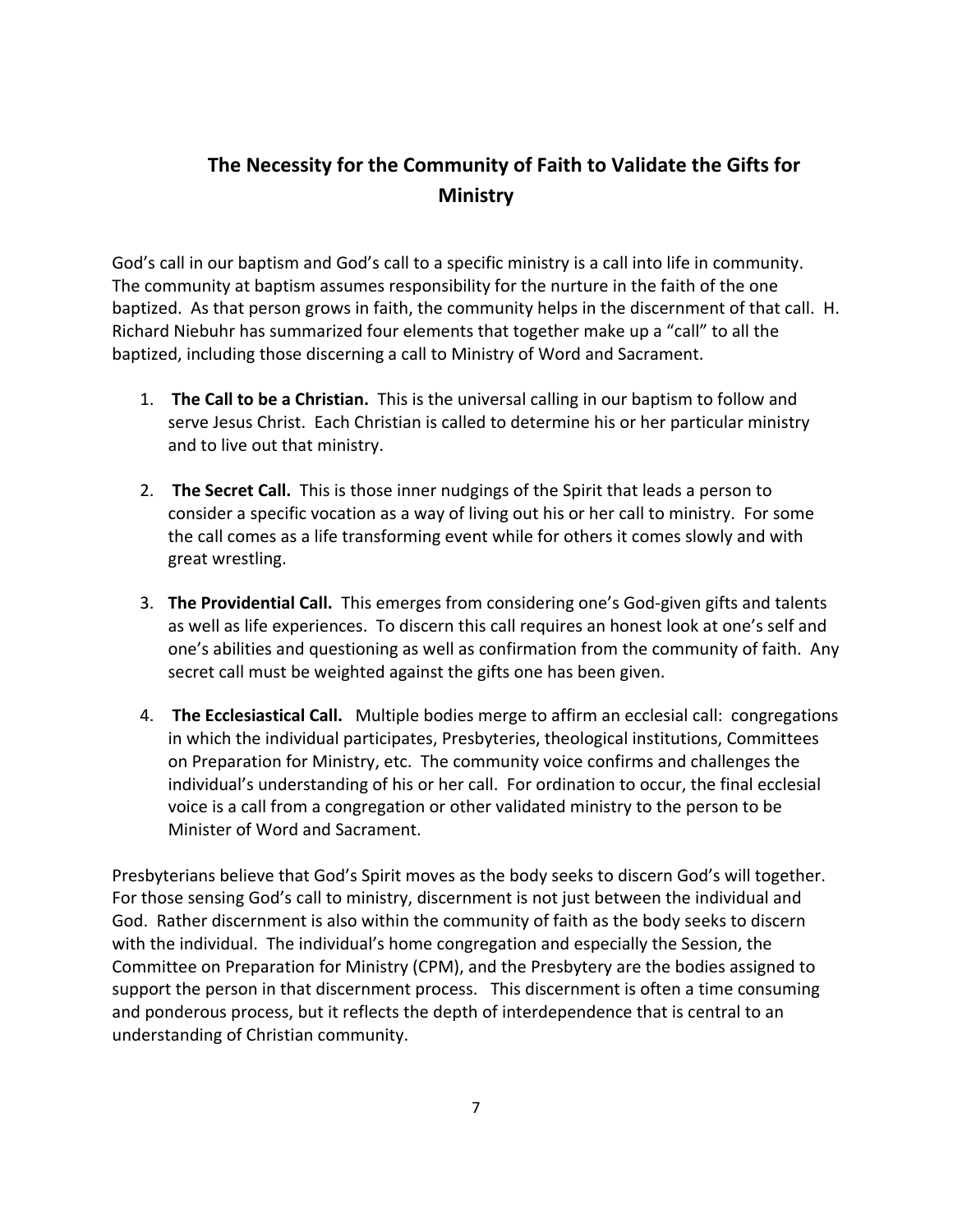Committees on Preparation for Ministry know well that Ministers of Word and Sacrament need to be persons who are growing – after as well as before ordination. Thus the Committee assesses the person's 1) education for ministry; 2) spiritual development; 3) interpersonal relations; 4) personal growth; and 5) professional development. Growth in each of these areas provides criteria for the CPM to validate the call. On occasions the CPM can help the individual see that God is calling to another vocation than Minister of Word and Sacrament. And this is not a lesser calling.

Many seeking ordination to Minister of Word and Sacrament do not value the questioning of the CPM. However, in the community of responsibility and accountability, the person sensing an inner call needs to clarify and confirm that call in relationship with the CPM. "Testing the call" requires not only support, but as importantly, hard questioning and examination of gifts to clarify the call and to assess gifts for ministry.

As you seek to discern your call to the Ministry of Word and Sacrament, remember this journey is taken not alone with God but in the community of faith, a community that is called to challenge and affirm your gifts for ministry and support you in the journey.

# **Considering the Needs of the PC (USA)**

As you seek to discern God's call your focus will be not on how *you* want to serve, but on how *God* wants you to serve; not on where *you* want to serve but where *God* wants you to serve. Some clues about how and where God's call might lead you can be found in the leadership needs of PC(USA) congregations.

As mentioned earlier, the PC(USA) is seeing a change in the landscape of what is needed in ministers of Word and Sacrament. Most of our congregations are small, with over half having fewer than 100 members. Many of our congregations offer only minimal salaries or seek parttime pastors who serve as tentmakers. Many congregations are seeking pastors with skills that are necessary for this changing landscape such evangelism, church transformation, and cultural proficiency.

The current supply and demand situation within the PC(USA) also presents a challenging situation. There are three times as many ministers and candidates seeking calls than there are open positions. And candidates seeking their first call outnumber positions open to first call candidates by a margin of 2 to 1.

All of these realities invite you, as part of your discernment, to consider the question: "Am I open to go *wherever* God calls me to serve?" Being open to go wherever God calls means being willing to serve any size congregation, including one with less than 100 members. It means being willing to serve in any state, town, and community type, including a rural community away from a major metropolitan area. It means being willing to have a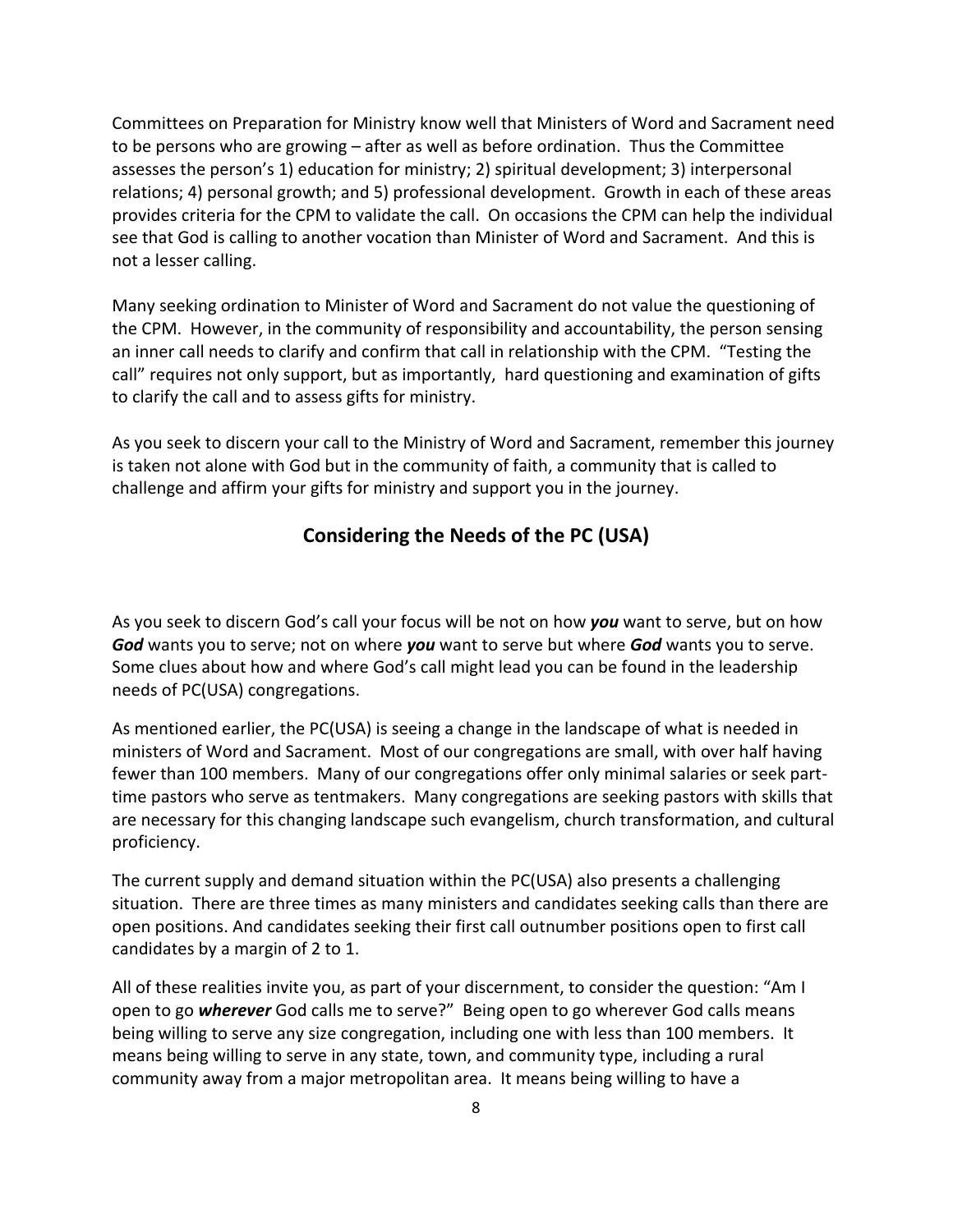"tentmaking" profession that would allow you to serve a church as well as support yourself while seeking a call.

As you discover the forms of ministry to which you are called, and as you are called to new forms which may take you to places you may have never asked or imagined, pray for the presence and guidance of the Holy Spirit to be upon you. And you never know, you just may discover the truth of Myra Scovel's words from her poem, "The Wind of the Spirit"

> Put yourself into the path of the wind, Nicodemus. Bright leaves will dance before you. You will find yourself in places you never dreamed of going; you will be forced into situations you have dreaded and find them like a coming home.

#### **Process**

# *"Then I heard the voice of the Lord saying, "Whom shall I send, and who will go for us?" And I said, 'Here I am; send me!'" Isaiah 6:8*

The Presbyterian Church (USA) is ready to explore God's call with you. Of all that Presbyterians are known for, being a church which does things "decently and in order" tops the list, as you will see when you begin looking into becoming a minister of Word and Sacrament.

You are to be congratulated for reading this booklet as you begin your journey. The process begins at home with your pastor and your church's session. These people know you and have seen your gifts for ministry demonstrated in your life and service to your home church. The pastor can put you in touch with the presbytery's Committee on Preparation for Ministry, a committee mandated by the Book of Order, to walk with you through the process of becoming a minister. The moderator of the CPM will be able to tell you about your presbytery's requirement for ordination. You may be interested to learn that some presbyteries have requirement about the seminary in which you will receive your Master of Divinity degree so it is very important to contact the CPM early in your journey.

The process begins with your church's session recommending you to the presbytery and appointing a liaison to be your contact person at your church throughout the time you are in the process. The CPM will meet with you, appointing someone to be your liaison with the CPM, and going over the requirements in the Book of Order as well as the presbytery's own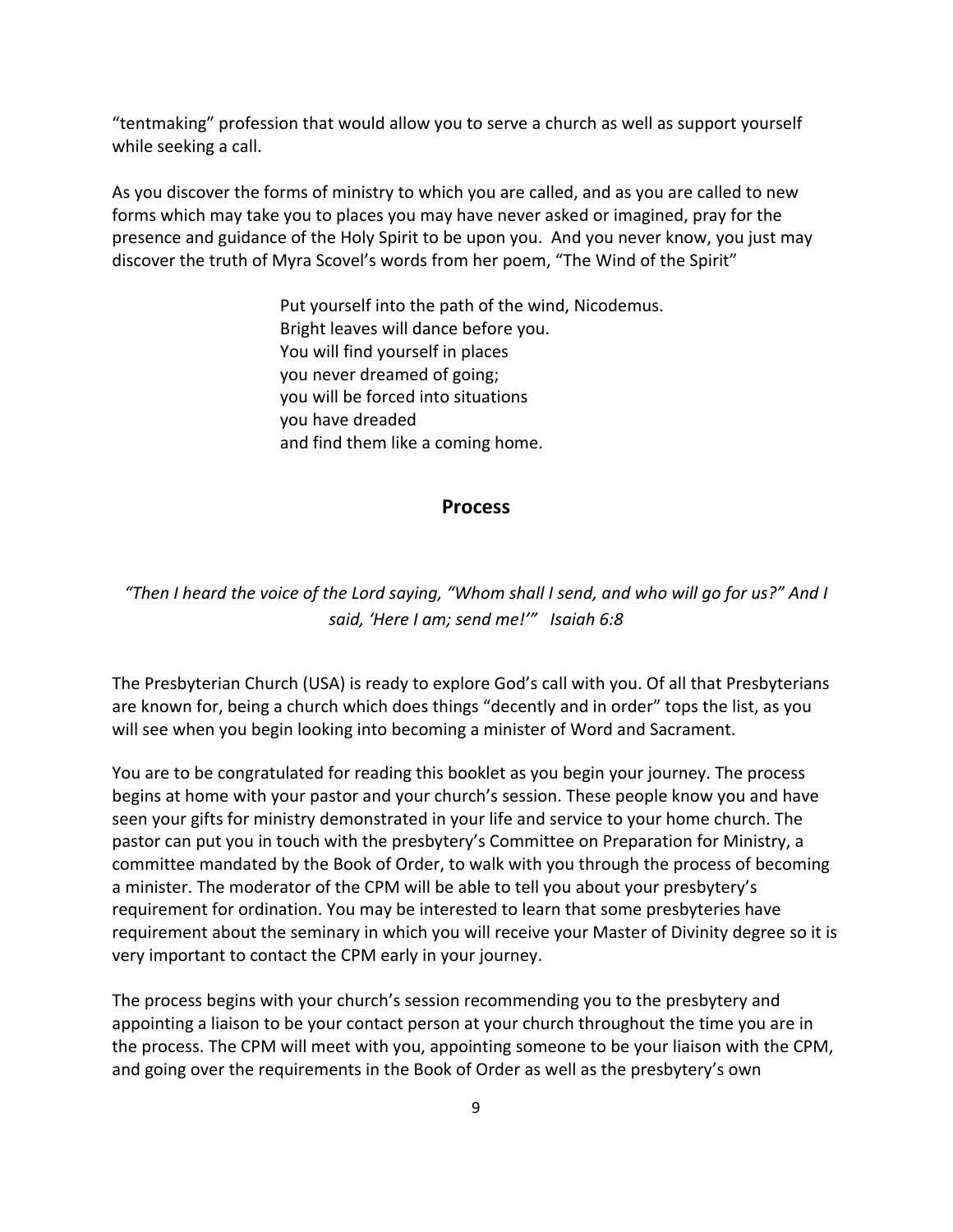requirements. Information about these steps and requirements may be found in the Book of Order (G-14.0400); further helpful information may be found at [www.pcusa.](http://www.pcusa/)org/prep4min.

The first requirement is to have been a member of your sponsoring church, home church, for at least 6 months; in some presbyteries the time for membership is a year. The time under care of the presbytery takes a minimum 2 years, one year as an inquirer and one as a candidate. Your church session must vote to recommend you to the presbytery for both of these steps. The presbytery then votes to admit you to inquiry and then to candidacy.

Your seminary education will take at least three years with a possibility of either the seminary or the CPM adding other requirements such as time spent learning how to minister to people in the hospital and an internship in a PC(USA) church. You will be embarking on both an academic/educational course of study at the seminary as well as an ecclesiastical process with the PC (USA) through your presbytery's CPM. The two tracks of preparation for ministry may not begin or end at exactly the same time.

The good news about this process is that you will have many companions all along the way, offering encouragement, advice, a sympathetic ear and support. As you may already know your call to ministry is about serving Christ's church as a minister of Word and Sacrament. This call comes with built in requirements which are set in a process so that the church through the voices of both your local church and presbytery can help you live into that call.

# **Acknowledgment**

This resource is a publication of the Preparation for Ministry Office of the Presbyterian Church (U.S.A.), 100 Witherspoon Street, Louisville, KY 40202-1396. We give thanks to the following colleagues who contributed to the tasks of writing, editing, and formatting it:

**Garnett Foster David Henderson Linda Tyler Joyce Lieberman Evelyn Hwang Barry Gray Vilmarie Cintron-Olivieri Ameer Marks**

May, 2009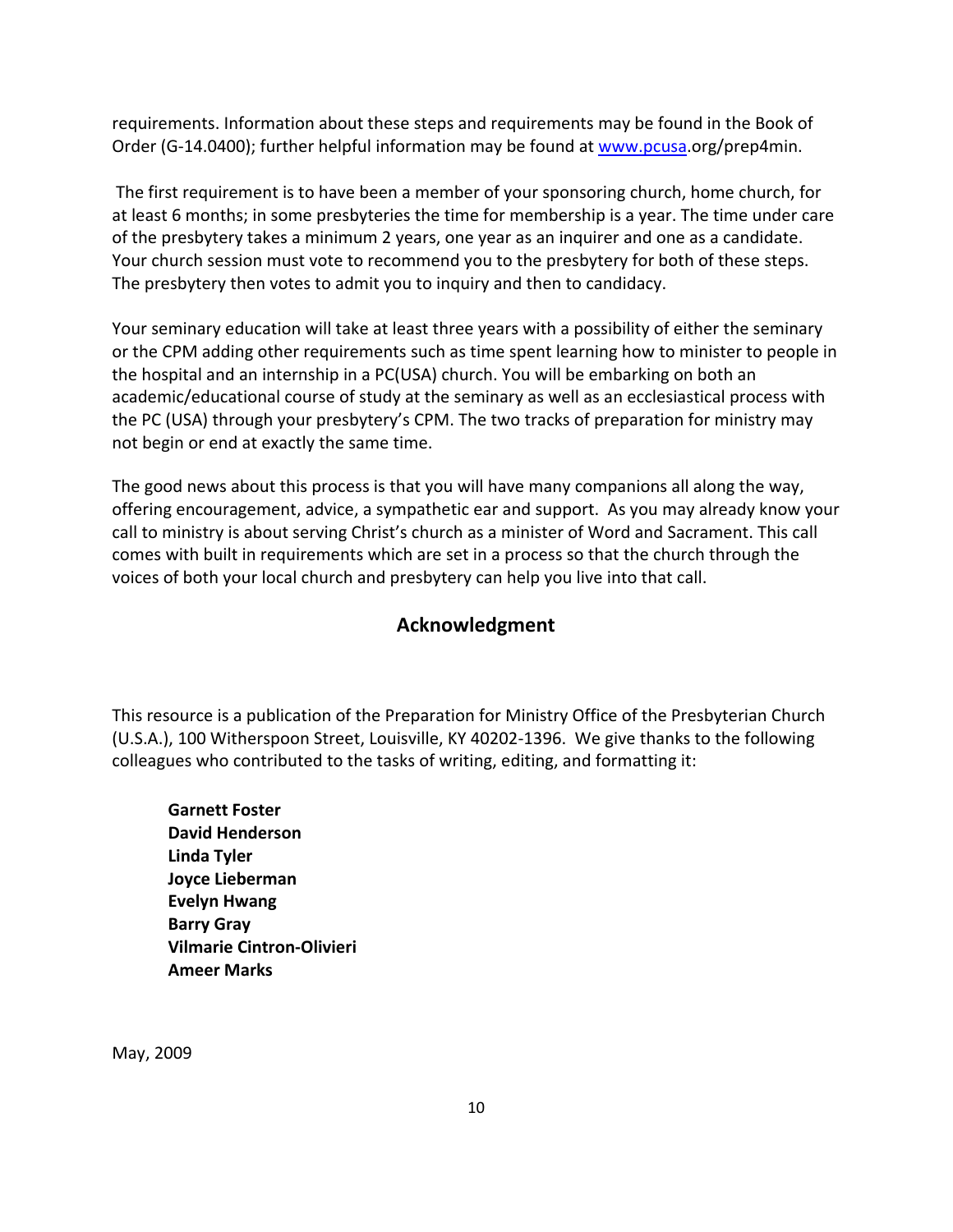# **For Further Study:**

| Brouwer, Douglas J.                                                                                                                                      | What Am I Supposed to Do with My Life (Eerdmans Publishing,<br>2006)                                                                        |
|----------------------------------------------------------------------------------------------------------------------------------------------------------|---------------------------------------------------------------------------------------------------------------------------------------------|
| Chatham, James O.                                                                                                                                        | Is It I. Lord?: Discerning God's Call to Be a Pastor (Westminster<br>John Knox Press, 2002)                                                 |
| Farnham, Suzanne G., Gill, Joseph P., McClean, Taylor, and Ward, Susan M. Listening Hearts:<br>Discerning Call in Community (Morehouse Publishing, 1991) |                                                                                                                                             |
| Furey, Robert J.                                                                                                                                         | Called By Name - Discovering Your Unique Purpose in Life (The<br>Crossword Publishing Co., 1996)                                            |
|                                                                                                                                                          | Holderness, Ginny Ward and Palmer, Forrest C. Career and Calling: A Guide for Counselors,<br>Youth and Young Adults (Geneva Press, 2001)    |
| Linn, Dennis, Sheila Fabricant and Matthew Sleeping With Bread (Paulist Press, 1995)                                                                     |                                                                                                                                             |
| Galloway Jr., John                                                                                                                                       | Ministry Loves Company (Westminster John Knox Press, 2003)                                                                                  |
| Palmer, Parker J.                                                                                                                                        | Let Your Life Speak: Listening for the Voice of Vocation (Jossey-<br>Bass, 1999)                                                            |
| Placher, William                                                                                                                                         | <b>Callings: Twenty Centuries of Christian Wisdom on Vocation</b><br>(Eerdmans Publishing, 2005)                                            |
| Shussett, Steve                                                                                                                                          | Lord, Teach Us To Pray (The Office of Spiritual Formation,<br>Presbyterian Church, USA, 2004)                                               |
| Shuuman, Douglas J.                                                                                                                                      | Vocation: Discerning Our Callings in Life (Eerdmans Publishing,<br>2004)                                                                    |
| Standish, N. Graham                                                                                                                                      | Humble Leadership (The Alban Institute, 2007)                                                                                               |
| Thompson Jr., George B.                                                                                                                                  | How to get along with your church (The Pilgrim Press, 2001)                                                                                 |
| Williams, John                                                                                                                                           | The Nautical Theory of Vocational Discernment (The Acolyte: A<br>Journal of Faith, Doubt, and Other Things at Austin College,<br>May, 2006) |